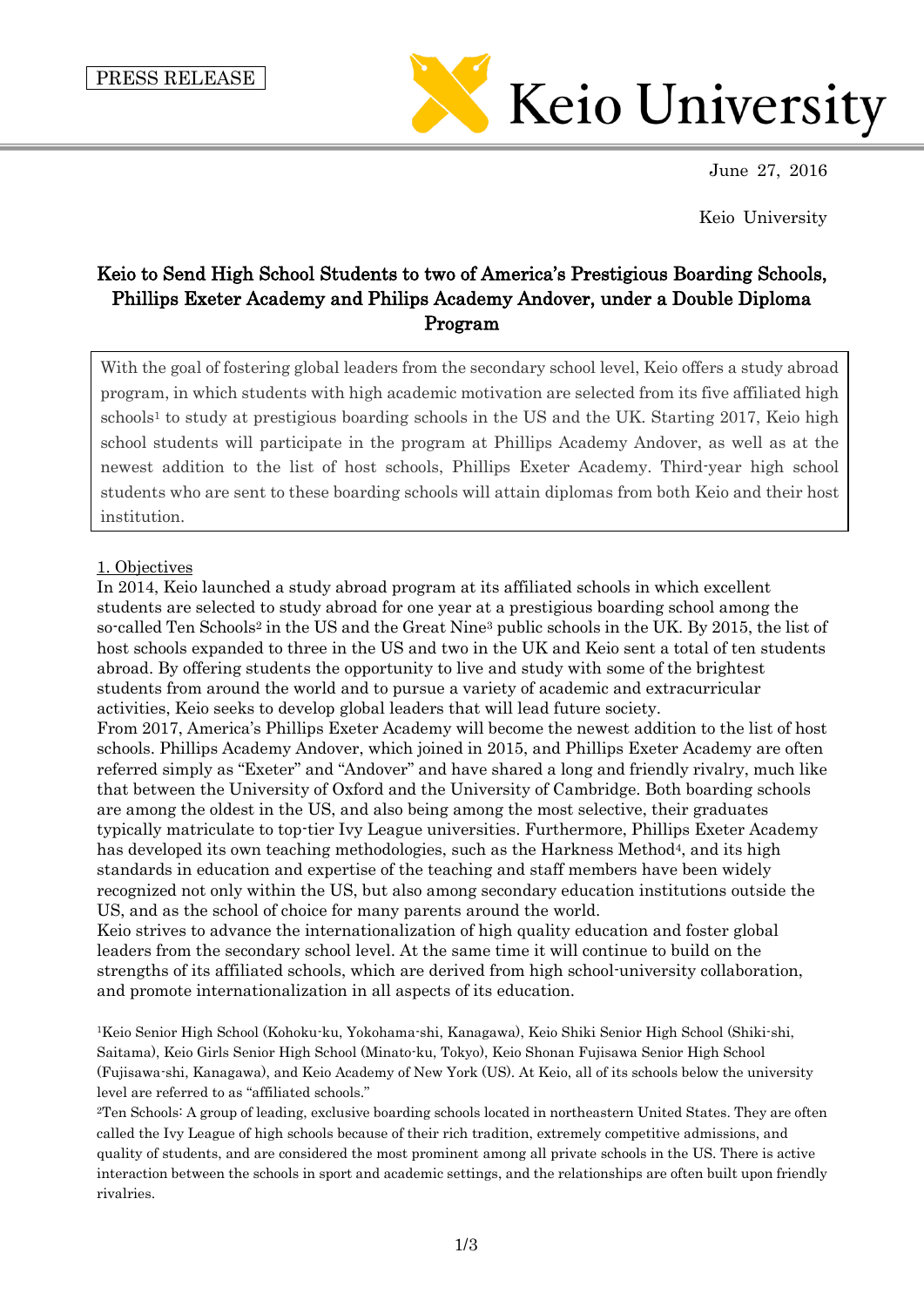<sup>3</sup>Great Nine: The Great Nine public schools are considered the most prestigious and elite boarding schools in the UK. The schools offer an all-round education through academia, sports, and dormitory life, paying great attention to personal development. Many of their graduates are accepted into Oxford and Cambridge.

<sup>4</sup>A teaching method developed by Phillips Exeter Academy. Also known as the "Harkness Classroom," classes at Exeter involve 12-13 students sitting at a round table and engaging in seminar-style discussions.

2. Overview of the Study Abroad Program

#### Third-year students (US)

Phillips Academy Andover (Massachusetts, US / coeducational) Phillips Exeter Academy (New Hampshire, US / coeducational) \*Newly added from 2017

#### Second-year students (US)

Deerfield Academy (Massachusetts, US / coeducational) The Taft School (Connecticut, US / coeducational)

# Second-year students (UK)

Shrewsbury School (Coeducational) Winchester College (All boys)

# 3. Summary of the Host Schools (Reference)

#### Phillips Exeter Academy (Coeducational)

URL: http://www.exeter.edu/

Address: 20 Main Street Exeter, New Hampshire, US

(around one-hour drive north from Boston airport)

The school was established in 1781 as an all-boys school and became coeducational in 1970. Phillips Exeter Academy and Phillips Academy Andover are considered two of America's prestigious boarding schools, producing graduates of extremely high caliber. Exeter enjoys a rivalry with Andover in many fronts, both academic and sporting. All the classes are conducted seminar-style based on the Harkness Table, a method of learning that the school is well-known for developing and involves students siting at a round table to engage each other in discussion. It is a large-scale school with more than 1,000 students, but classes are small. The school also offers Japanese language classes. Exeter's many facilities are spread across its 600-acre campus. Graduates include Robert Todd Lincoln (politician and the eldest son of the 16th President of the United States, Abraham Lincoln), John Irving (novelist, works include *The World According to* Garp), and Mark Zuckerberg (co-founder of Facebook).

# Phillips Academy Andover (Coeducational)

URL: http://www.andover.edu/

Address: 180 Main Street, Andover, Massachusetts, US

The school was established in 1778 as an all-boys school during the War of Independence. It is the second-oldest school and currently the top ranking boarding school in the US. It is located around 40 minutes north of Boston. The large 500-acre school has a student body of 1,100, including some of the brightest students from 33 countries around the world, and offers a holistic education that focuses on the balanced development of intellectual and physical abilities. Graduates include the 41st President of the United States George H. W. Bush, the 43rd President of the United States George W. Bush, John F. Kennedy Jr. (the son of former president John F. Kennedy), and the founder of Doshisha University, Joseph Hardy Neesima.